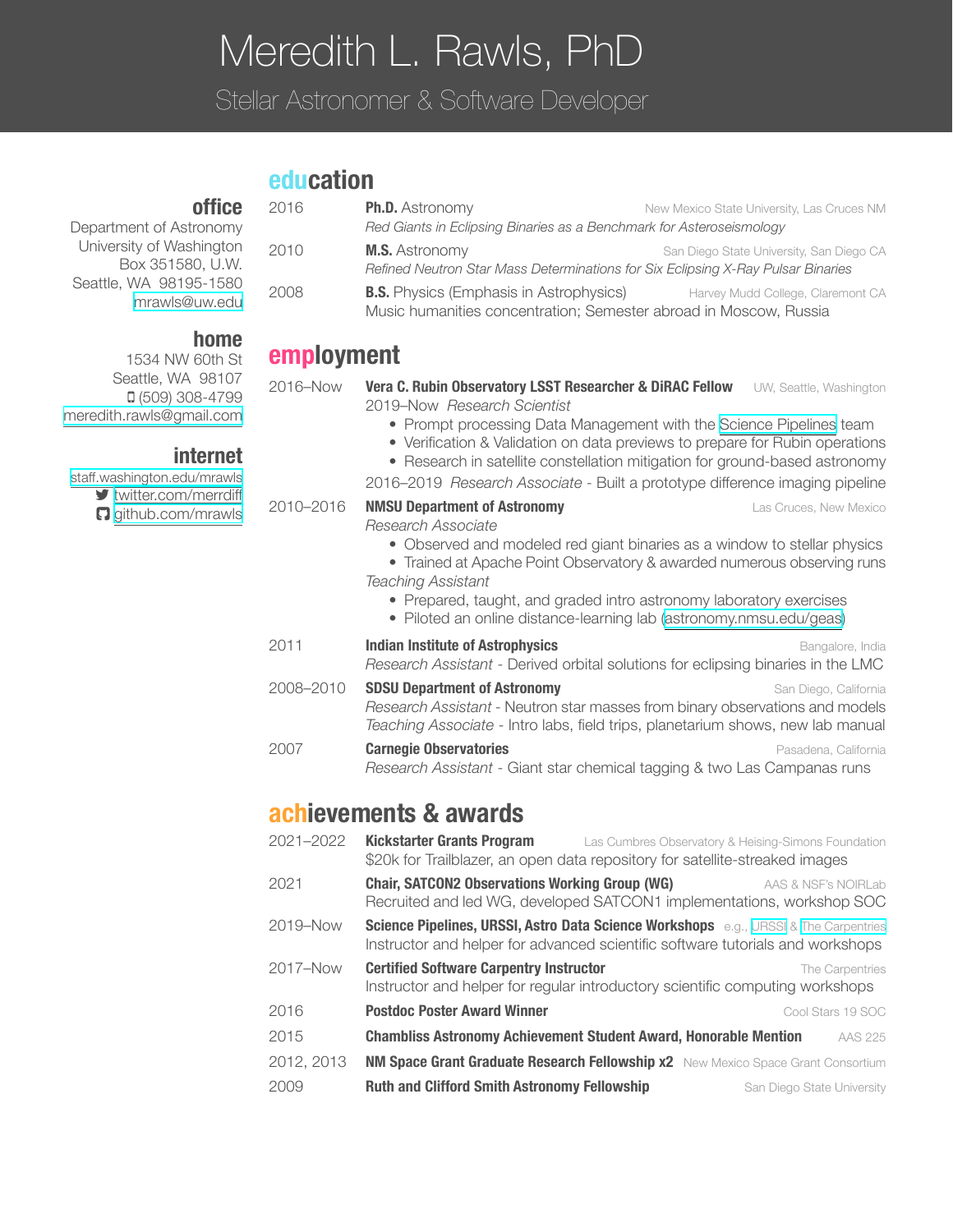### **engagement**

| 2022-Now  | <b>Curriculum Advisory Committee: Foundations of Astro Data Science</b>                                                                                                      | The Carpentries                           |
|-----------|------------------------------------------------------------------------------------------------------------------------------------------------------------------------------|-------------------------------------------|
| 2020-2021 | <b>D&amp;QS Mitigations &amp; Observations Working Groups</b> UNOOSA, IAU, IAC, NSF's NOIRLab<br>Coauthored reports for the UN's COPUOS on satellite impacts and mitigations |                                           |
| 2020-2021 | Panelist x3                                                                                                                                                                  | NSF. NASA. LCO/LSST                       |
| 2020      | <b>SATCON1 Observations &amp; Mitigations Working Groups</b><br>Developed recommendations for mitigating satellite impacts on astronomy                                      | AAS & NSF's NOIRLab                       |
| 2018-2020 | <b>DIRAC Visitor's Committee</b>                                                                                                                                             | Dept of Astronomy, UW                     |
| 2016-2017 | <b>ComSciCon-PNW Chair</b><br>Science communication conference organizing chair for 40 STEM grad students                                                                    | comscicon.com/comscicon-pnw2017, Seattle  |
| 2015      | <b>Inclusive Astronomy Workshop</b>                                                                                                                                          | Vanderbilt University, Nashville          |
| 2013-2018 | <b>Science Writer and Editor</b>                                                                                                                                             | Astrobites Collaboration, astrobites.com  |
| 2013      | <b>Astronomy Ambassador Training</b>                                                                                                                                         | AAS & Astronomical Society of the Pacific |

# **student advising**

| 2020–Now  | <b>Project Lead &amp; Undergrad Research Advisor</b><br>Leading the Trailblazer team to build a repository for satellite-streaked images | University of Washington                |
|-----------|------------------------------------------------------------------------------------------------------------------------------------------|-----------------------------------------|
| 2018–2019 | Pre-Major in Astronomy Program (Pre-MAP) Mentor<br>Undergrad mentor for projects with LSST-precursor data from ZTF and DECam             | University of Washington                |
| 2016–2017 | <b>Student Advisor</b><br>Primary mentor and scientific resource for a post-baccalaureate astronomer                                     | SDSS FAST / New Mexico State University |

## **publications**

Dark and Quiet Skies for Science and Society II: Working Group Reports More than 100 coauthors in three Working Groups, including **M. Rawls** 2022, NSF's NOIRLab, [see Part 3 Chapter 5 "Satellite Constellation Working Group:](https://zenodo.org/record/5874725#.Yei59S-B1qs) Observatories"

SATCON2: Observations Working Group Report. In *Report of the SATCON2 Workshop, 12–16 July 2021* **M. L. Rawls** et al. 2021, [Bulletin of the AAS](https://baas.aas.org/pub/004iuwwu)

SATCON2: Executive Summary. In *Report of the SATCON2 Workshop, 12–16 July 2021* C. Walker, J. Hall, C. Walker, **M. Rawls**, et al. 2021, [Bulletin of the AAS](https://baas.aas.org/pub/2021i0205)

Dark and Quiet Skies for Science and Society: Report and recommendations More than 85 coauthors in five Working Groups, including **M. Rawls** 2021, IAU Publications, [see Chapter 6 "Satellite Constellation Report"](https://www.iau.org/static/publications/dqskies-book-29-12-20.pdf)

Satellite Constellation Internet Affordability and Need **M. L. Rawls** et al. 2020, Res. [Notes AAS, 4,](https://doi.org/10.3847/2515-5172/abc48e) 189

Impact of Satellite Constellations on Optical Astronomy and Recommendations Toward Mitigations C. Walker, J. Hall, [7 lead authors & 19 alphabetized co-authors], **M. Rawls**, et al. 2020, [SATCON1 Workshop Report](https://aas.org/satellite-constellations-1-workshop-report) (Member of Observations and Mitigations Working Groups)

Mitigation of LEO Satellite Brightness and Trail Effects on the Rubin Observatory LSST J. A. Tyson, Ž. Ivezić, A. Bradshaw, **M. L. Rawls**, et al. 2020, [The Astronomical Journal,](https://doi.org/10.3847/1538-3881/abba3e) 160, 226

APOGEE/*Kepler* Overlap Yields Orbital Solutions for a Variety of Eclipsing Binaries J. M. Clark Cunningham, **M. L. Rawls**, et al. 2019, [The Astronomical Journal,](https://ui.adsabs.harvard.edu/abs/2019AJ....158..106C/abstract) 158, 106

An Overview of the LSST Image Processing Pipelines

J. Bosch, [24 alphabetized co-authors], **M. L. Rawls**, et al. 2019, ADASS [XXVIII, 523,](https://ui.adsabs.harvard.edu/#abs/2018arXiv181203248B/abstract) 521